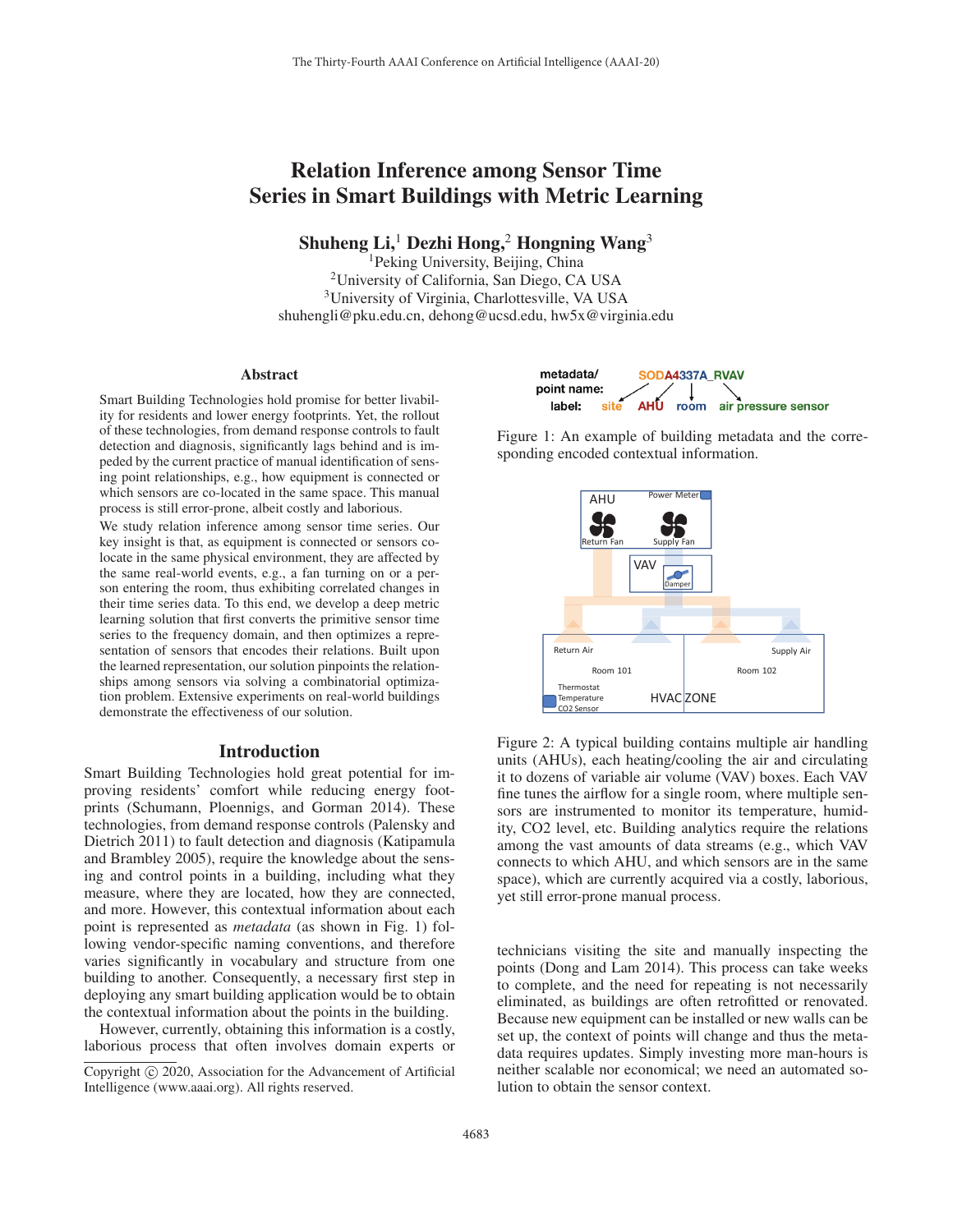In this study, we are particularly interested in two kinds of fundamental relationships as illustrated in Fig. 2: (1) *functional* relationship — which Variable Air Volume (VAV) Box is connected to which Air Handling Unit (AHU), and (2) *spatial* relationship — which sensors are co-located in the same physical space. These relationships provide key context for many analyses. For example, to detect overheated rooms for energy savings, one needs to know the room in which a temperature sensor is located and the corresponding temperature setpoint.

Recent advances have been made in sensor context inference, including the type (Balaji et al. 2015; Gao, Ploennigs, and Berges 2015; Hong et al. 2015), location (Hong et al. 2013; Koc, Akinci, and Bergés 2014; Koh et al. 2016), as well as relationships between sensors (Smith, Sookoor, and Whitehouse 2012; Pritoni et al. 2015). However, these works either build upon problem-specific knowledge that does not generalize (Smith, Sookoor, and Whitehouse 2012; Hong et al. 2013), or still involve a human in the loop, thus error-prone and not scalable (Bhattacharya et al. 2015; Pritoni et al. 2015; Koh et al. 2016). By contrast, the method proposed in this paper will determine the functional and spatial relationships between points with *minimal* manual setup and configuration effort, and thus scale much better.

The key insight behind our solution is that, as two pieces of equipment are connected or a group of sensors is colocated, they are exposed to the same real-world events, e.g., a fan turning on or a person entering the room, thus exhibiting correlated changes in their sensor reading time series. These correlated changes in turn reflect the relation between the sensor time series. However, it is highly non-trivial to realize a solution following this intuition, due to two major technical challenges. First, the event-triggered patterns in sensor data are not necessarily synchronous, e.g., a change in an AHU would take a longer time to affect VAVs afar than a nearby one, and the resulting changes are distinct, e.g., room temperature changes much faster than  $CO<sub>2</sub>$  concentration. Consequently, to explicitly correlate events from these sensor readings involves solving a complex segmentation and matching problem — an event can span over an indeterminate number of readings starting at an arbitrary timestamp in different sensor streams. To circumvent this complexity of explicitly finding and correlating events, we convert the raw time series readings to the frequency domain, where eventtriggered changes are characterized by different frequency bands, mitigating the effect of misalignment or shifts in time series. With these transformed signals, we propose a deep metric learning method that directly learns a non-linear feature representation of sensor streams, which implicitly encodes the correlated events for relation inference.

Once we have the representation, relation inference in a (possibly large) set of time series is yet another challenging combinatorial optimization problem to solve. The fundamental principle guiding our solution is that a sensor should best correlate with the others in relation due to functional connection or physical co-location. Therefore, to identify the relationships we search for a grouping among sensors such that it maximizes the total sum of the intra-group pairwise similarity between sensors for all the groups produced.

Since exhaustive search for all the possible groupings is intractable, we appeal to different approximate optimization algorithms for efficiency and accuracy trade-off.

We perform an extensive evaluation using data from seven office buildings consisting of tens of thousands of sensing points with millions of readings in total, and demonstrate the effectiveness of our solution in identifying the two relationships of interest. To the best of our knowledge, this is the first attempt to facilitate the relation inference process for sensors at such a scale. We believe the proposed method is promising and could potentially apply to a broader set of relation inference for sensors.

# Related Work

Our work is related to two bodies of research — sensor relational inference and metric learning for time series.

Sensor Relation Inference. Efforts on standardizing resource organization and management (e.g., sensors, devices, equipment, etc) in smart buildings are emerging, including a uniform schema (Balaji et al. 2016) and methods and tooling (Koh et al. 2018) on inferring the type (Balaji et al. 2015; Gao, Ploennigs, and Berges 2015; Hong et al. 2015) and location (Hong et al. 2013; Koh et al. 2016) of sensors, as well as the relations among them (Smith, Sookoor, and Whitehouse 2012; Koc, Akinci, and Bergés 2014; Pritoni et al. 2015). Our work is particularly concerned with relation inference.

There are two different approaches to acquiring relationships between sensors: parsing the sensor metadata (i.e., point names as shown in Fig. 1) and inferring from the sensor time series readings. Bhattacharya et al. (Bhattacharya et al. 2015) developed a programming language-based approach to automatically parse the sensor names and obtain the relationships between sensors. Schumann et al. (Schumann, Ploennigs, and Gorman 2014) used string matching with a manually created dictionary to find the meaning of sensor labels and derive the relationships. While effective, however, these approaches can work well only if the point names are available and the relations of interest are encoded in the names, which is not always the case in practice.

There have also been recent efforts in the latter category, i.e., identifying relationships from the sensor readings time series. Hong et al. (Hong et al. 2013) showed that, by removing dominant diurnal patterns from the raw sensor readings, they can identify co-located sensors with decent accuracy. Koc et al. (Koc, Akinci, and Bergés 2014) measured linear correlation to infer the spatial relationships between discharge air sensor and zone temperature sensor in a room. However, while promising, the results in these studies are obtained using only a dozen sensors from a handful of rooms. Pritoni et al. (Pritoni et al. 2015) discovered the functional relationships between AHUs and VAV boxes by perturbing the operation of AHUs and leveraging the responses in VAVs. Similarly, Koh et al. (Koh et al. 2016) perturbed the VAV control parameter and can identify the sensors installed in the same VAV. However, these approaches take weeks to execute and require domain-specific knowledge about when and how to perturb operations in a way that does not interfere with building needs, which does not generalize to other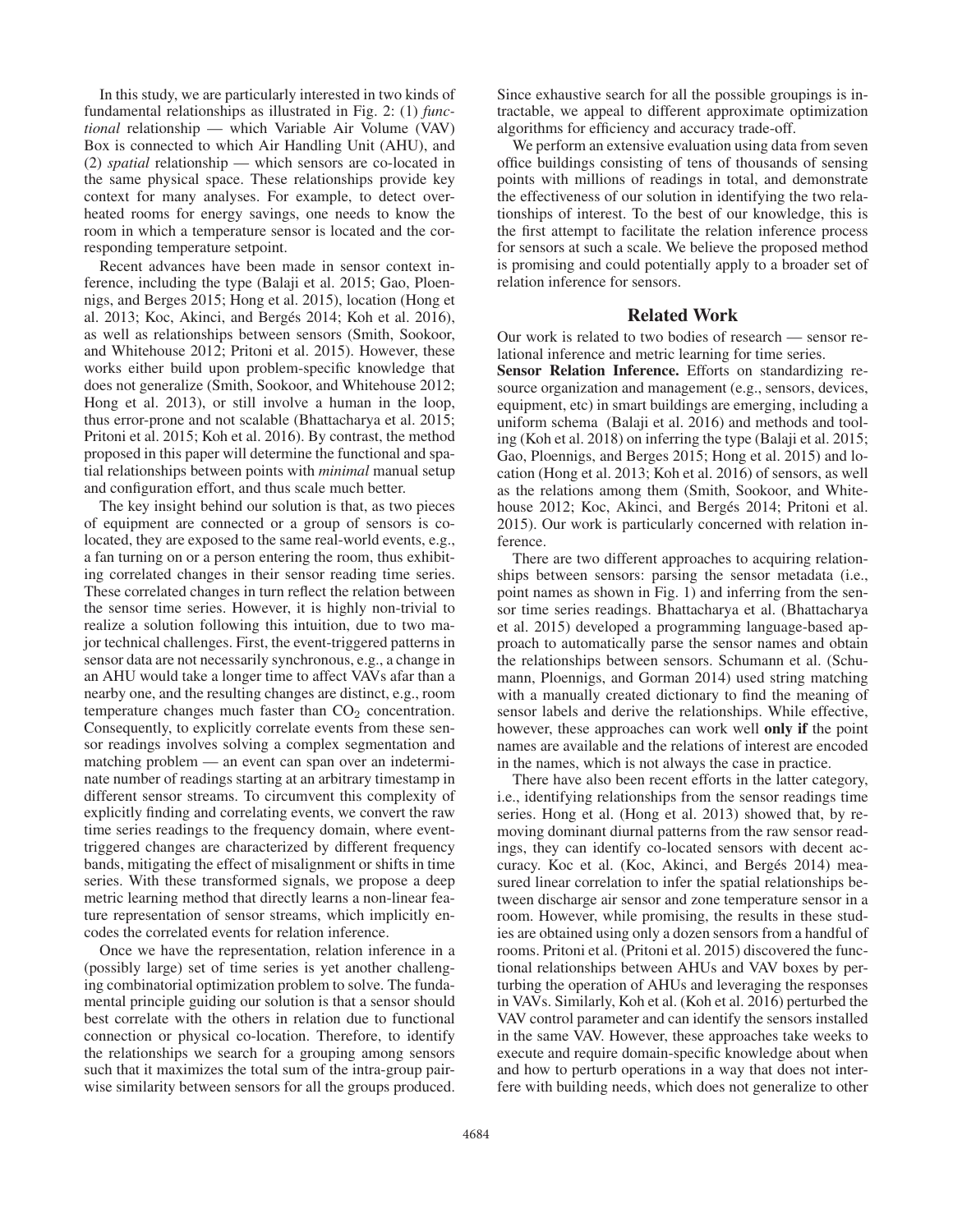

Figure 3: The proposed STFT Triplet Network: A triplet composed of primitive sensing signals — from top to bottom: a negative point, an anchor point, and a positive point — is sampled. The primitive signals are first converted to frequency-domain multichannel tensors by STFT and then fed to a deep metric learning network. Through multiple convolutional layers, the neural network embeds the input tensors into 1-D feature vectors, which encode the relatedness among the sensing time series.

kinds of relationships. There are also approaches that do not rely on perturbations. Park et al. (Park, Lasternas, and Aziz 2018) developed a data-driven solution that cross-correlates the raw measurements from a particular pair of sensors in the equipment and takes the majority match over a period of time. Hong et al. (Hong et al. 2019) proposed to directly infer the "events" in equipment using their sensory time series data and correlate based on these events to find AHU-VAV functional connections. Our solution also does not require perturbations to system operation and further exploits the phenomena already encoded in the time series data to find *multiple* kinds of relationships between various types of equipment and sensors, requiring minimal manual input.

Similarity Metric Learning for Time Series. One of the most popular similarity measures for time series is Dynamic Time Warping (DTW) (Berndt and Clifford 1994), which computes the best alignment of two time series' indices to minimize the overall aligned distance. Apart from the optimal alignment strategy in DTW, studies have proposed using all-pairs alignment distance to measure the similarity between time series (Yeh et al. 2016; Gharghabi et al. 2018). Based on the concept of alignment distance, deep neural networks are further introduced to obtain a representation of time series data. A recent work builds a Siamese network to extract features and uses an expected all-pairs alignment distance as the similarity metric (Che 2017). To improve the pre-defined global alignment distance, (Grabocka and Schmidt-Thieme 2018) uses deep networks to learn an indicator function for all-pairs alignment. In addition to alignment methods, Recurrent Neural Networks (RNN) are also used to model the similarity between time series (Mueller and Thyagarajan 2016; Pei, Tax, and van der Maaten 2016), where the state of the last hidden layer is directly used as the representation of time series and the similarity is computed using negative L1 or L2 distance function. However, time series from building sensors is often noisy; small timeshifts, outliers, and highly varied event patterns can result in poor performance for these time-domain similarity metrics (Chan, Fu, and Yu 2003). We instead appeal to a solution that explores the characteristics of sensor data in the

frequency domain.

## Methodology

Relation inference among sensor time series is non-trivial, as the event-triggered patterns in sensor readings highly depend on the properties of the sensors or equipment, e.g., location and measurement type. Most of the existing approaches that find the asynchronous correlation between time series are composed of two components: a method to align time series that warp non-linearly on the time dimension, e.g., DTW, and a predefined distance function (Che 2017). Despite abundant improvements, this branch of approaches still bears  $O(T^2)$  computational complexity, where  $T$  is the length of time series, and suffers from noise as well as outliers in sequences.

To handle the complex correlation problem of time series while circumventing computationally costly time-domain based algorithms, we propose to identify and encode the similarity of time series based on the event-triggered patterns in the frequency domain. As illustrated in Fig. 3, our solution first converts sensor time series into the frequency domain using the Short-Time Fourier Transformation (Daubechies 1990) and then extracts features of Discrete Fourier transformed data via a convolutional neural network. The network is trained to embed relatedness between time series, i.e., deep metric learning. In the rest of this section, we first elaborate on the technical details of the aforementioned two key procedures in our algorithm, and then explain how to infer the relations among sensors based on the learned embedding vectors of sensor time series.

#### Short-Time Fourier Transformation Operator

As we are dealing with time series from sensors of various types and locations, though they are physically connected or co-located, the event-triggered changes in their time series are not necessarily synchronous, and the resultant patterns often vary in "shapes". Instead, characteristics of these events in the frequency domain provide new perspectives for distinguishing the changes in time series. We resort to the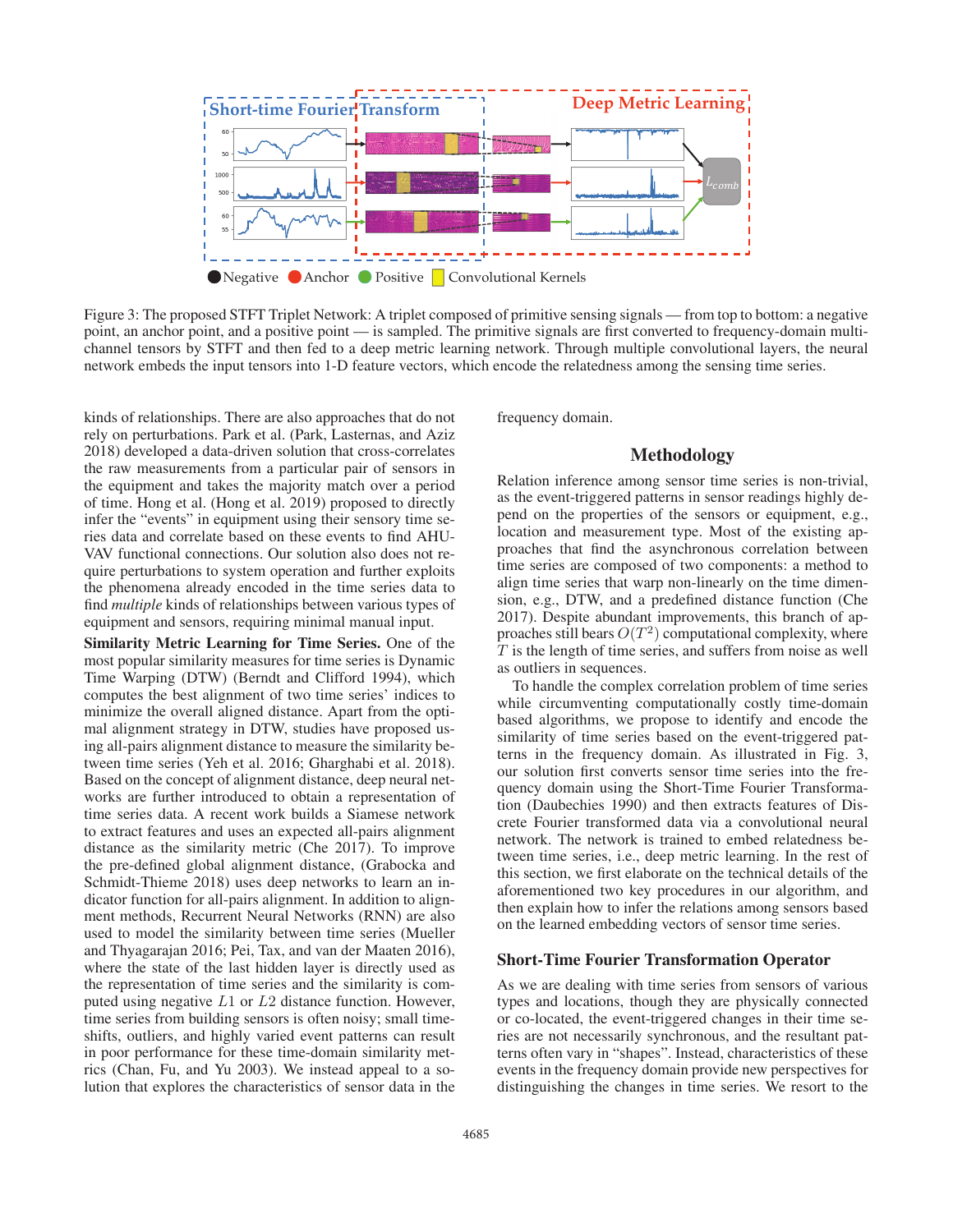Short-Time Fourier Transformation (STFT), which converts a time-domain sequence with varying frequency into a set of frequency-domain components. Specifically, given a time series sequence  $\mathbf{x} = \{x_1, x_2, \dots, x_T\}$  as input, STFT breaks it into chunks using a fix-sized sliding window, and the  $n<sup>th</sup>$ element in the  $m^{th}$  chunk is derived as

$$
STFT^{(\tau,s)}\{\mathbf{x}\}(m,n) = \sum_{t=1}^{T} \mathbf{x}(t) \cdot \mathbf{w}(t-s \cdot m) \cdot e^{-j\frac{2\pi n}{\tau}(t-s \cdot m)},
$$
 (1)

where  $STFT^{(\tau,s)}\{\cdot\}$  denotes the short-time Fourier transform operator with window size  $\tau$  and sliding stride length s, and  $w(t)$  is a sliding window function with width  $\tau$  that only has non-zero values for  $1 \leq t \leq \tau$ . Since the input x is a real-valued sensor reading time series, each Discrete-Fourier transformed chunk is conjugate symmetric, i.e., only the first  $|\tau/2+1|$  coefficients of the frequency components are non-redundant.

Intuitively, given a real-world event, the response time of a sensor can be captured by the phase of a sinusoidal wave, and the response duration can be described by the amplitudes of frequency components. Since the events could happen at an unpredictable pace, it is thus challenging to reveal the complex non-linear dependencies between the Fourier coefficients and different types of sensor relations. We appeal to a deep metric learning technique, which we will explain shortly, to recognize the relation dependent feature vectors that represent the relatedness among sensors.

We further process the Fourier coefficients to facilitate the representation learning for neural networks. Specifically, we only preserve the  $k \leq \lfloor \tau/2 + 1 \rfloor$  coefficients from the  $2^{nd}$ to the  $k + 1<sup>th</sup>$  and discard the rest. The reasons are two-fold: First, the last coefficients correspond to the relatively highfrequency components of the signal, which usually are the noise in the time series data. Extracting the first coefficients corresponds to deriving a sketch of the signal so that the realworld events are preserved while high-frequency noise is removed. Second, the direct current (DC) component, which is the amplitude of 0 Hz term, should also be removed:

$$
STFT^{(\tau,s)}\{\mathbf{x}\}(m,0) = \sum_{t=1+s-m}^{\tau+s-m} \mathbf{x}(t). \tag{2}
$$

The DC component (Eq. (2)) can be easily derived from Eq. (1) by setting  $n = 0$ , and it is equivalent to summing up all the samples in the window. Since the signals are collected from sensors with different types and locations, the DC component only reflects the characteristics of the sensors rather than the events. Therefore, we choose to eliminate it.

Note that the Discrete-Fourier transformed frequency coefficients are complex-valued, while the input to the neural networks in the next step needs to be real-valued. We thus transform the complex-valued coefficients into a real-valued tensor in advance by re-arranging the  $k$  coefficients within a chunk into 2k frequency channels:

# $a_1, b_1, a_2, b_2, \ldots, a_k, b_k,$

where  $a_n$  and  $b_n$  constitute the  $n^{th}$  complex coefficients  $c_n$ , as  $c_n = a_n + jb_n$  for each  $1 \le n \le k$ . Finally, we derive a 2-D tensor  $\mathbf{X} \in \mathbb{R}^{F \times N}$  with  $\overline{F} = 2k$  frequency channels, whose length  $N$  is equal to the number of chunks.

### Deep Metric Learning Triplet Network

With the primitive sensor reading time series converted to the frequency domain, we seek a means to learn a mapping from the Fourier coefficients to an effective representation of underlying events, through which functionally connected or physically co-located sensors could best correlate with each other. To this end, we design a deep metric learning network that can represent sensors in relation using embedding vectors of a closer distance than those not in relations. It is noteworthy that when looking at each group of sensors in relation, the number of positive samples is much smaller than the number of negative samples (e.g., for co-location inference, the number of sensors in the same room is much smaller than that in different rooms), and thus directly learning the absolute pairwise distance between positive and negative pairs is heavily affected by the unbalanced training data. As a result, we perform metric learning via a triplet network to capture the relative relatedness among sensors instead.

The triplet network is comprised of three identical feedforward networks with shared parameters. In each iteration, a mini-batch of training triplets consisting of an anchor sensor  $X_a$ , accompanied with a pair of positive sensor  $X_p$  (i.e., a sensor in functional/spatial relation) and negative sensor  $\mathbf{X}_n$ (i.e., a sensor not in functional/spatial relation) are fed into the triplet network. In one triplet  $\mathcal{T}, \mathbf{X}_a$  and  $\mathbf{X}_p$  are sampled from the group of related sensors (e.g., those in the same room), while  $X_n$  is sampled from the non-related groups. When fed with a triplet, the network outputs the corresponding embedding vectors  $y_a$ ,  $y_p$ , and  $y_n$ . The objective of the network is to learn an embedding space such that the anchor sensor is closer to the positive sensor than to the negative sensor, i.e.,  $d_p = ||\mathbf{y}_a - \mathbf{y}_p||^2 < d_n = ||\mathbf{y}_a - \mathbf{y}_n||^2$ .

We achieve this objective by combining the triplet loss (Weinberger and Saul 2009) and the angular loss (Wang et al. 2017). Specifically, the triplet loss is defined as,

$$
L_{tri}(\mathcal{T}) = [||\mathbf{y}_a - \mathbf{y}_p||^2 - ||\mathbf{y}_a - \mathbf{y}_n||^2 + \gamma]_+, \tag{3}
$$

where  $\mathcal T$  denotes the input triplet and  $\begin{bmatrix} \cdot \end{bmatrix}$  denotes the hinge loss function. The goal of the triplet loss is to push the negative sensor point away from the anchor by a global distance margin  $\gamma > 0$  compared to the positive sensor point.

Accordingly, the angular loss is defined as,

$$
L_{ang}(\mathcal{T}) = [||\mathbf{y}_a - \mathbf{y}_p||^2 - \mu||\mathbf{y}_c - \mathbf{y}_n||^2]_+, \tag{4}
$$

where  $y_c$  is the mean vector for the anchor and positive sensor points, and  $\mu$  is a weight parameter. Note that  $\mu$  was originally described as an angular upper bound  $4 \tan^2 \alpha$  in (Wang et al. 2017), we predigest the format by simply viewing it as a hyper-parameter for simplicity. The main insight of angular loss is to push the negative point away from the local cluster centroid defined by  $y_a$  and  $y_p$ .

We shall note that, generally, the triplet loss directly optimizes the relative distance between positive pairs and negative pairs, while the angular loss imposes an additional angular constraint on the triplet. To take advantages of both loss functions, we design a new loss function by introducing a trade-off weight  $\lambda$  between Eq. (3) and Eq. (4) to boost the overall performance: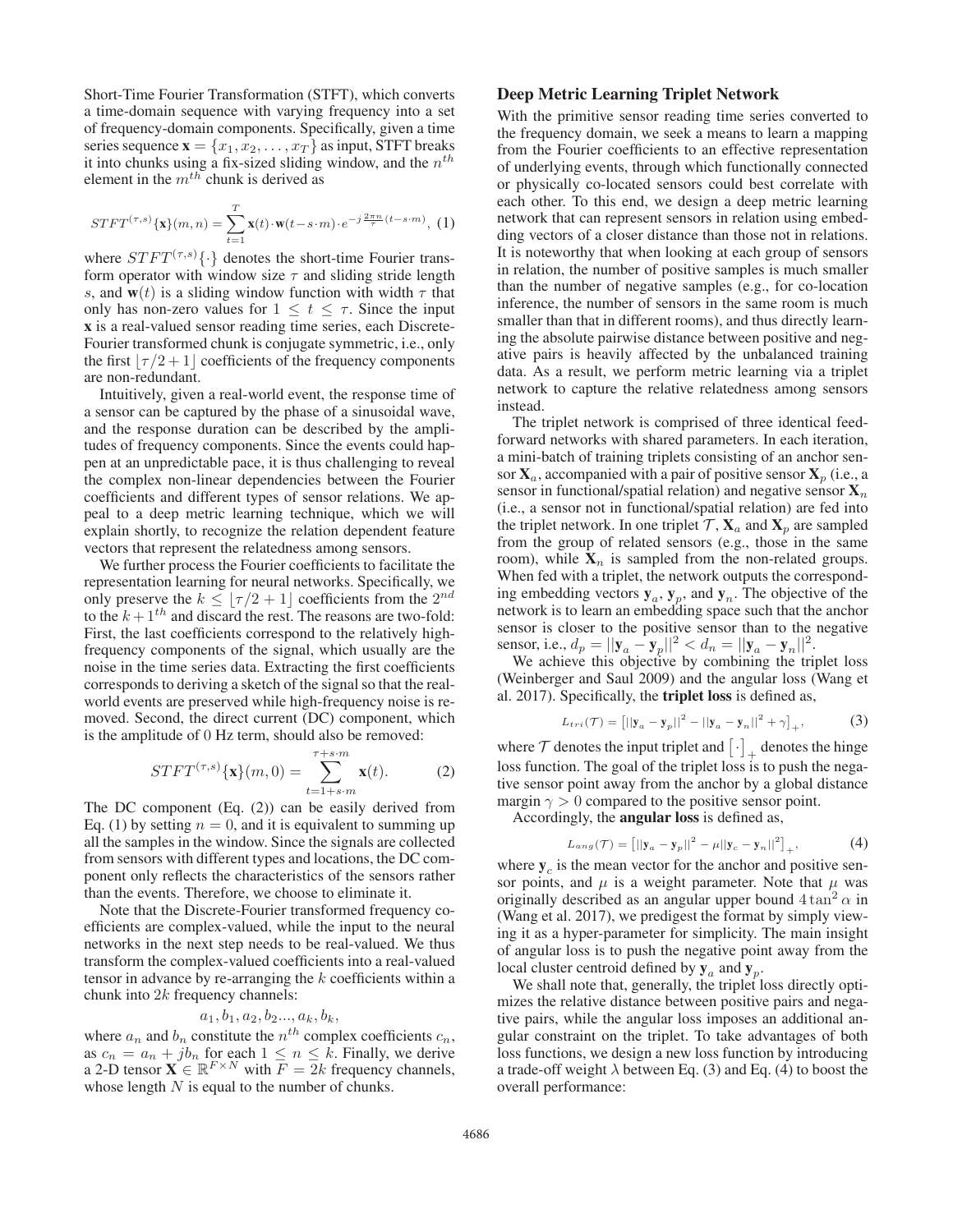$$
L_{comb}(\mathcal{T}) = L_{tri}(\mathcal{T}) + \lambda L_{ang}(\mathcal{T}). \tag{5}
$$

Considering that there is no locality among nearby frequency bands in the input 2-D tensor  $\mathbf{X} \in \mathbb{R}^{F \times N}$ , as they are supposed to be orthogonal to each other, we only apply convolution along the time dimension created by the moving windows. Therefore, as shown in Fig. 3, the convolutional kernels cover the entire frequency spectrum and move along the time dimension to extract the complex dependency patterns in the input channels. Our convolution networks consist of 4 convolutional layers with ReLU activation and max-pooling layer applied between 2 consecutive layers. It is noteworthy that we use one  $1 \times 1$  convolutional filter that covers the entire input channels for the last block to generate a 1-D feature vector as the final output of the whole network.

#### Relation Inference

After obtaining the embedding vectors of the sensor time series data, the final step of our solution is to uncover the relationships between sensors. We consider the task of relation inference as a graph cut problem, where each vertex represents a sensor or equipment and only the sensing points in a given relation should be connected after the cut. We set the weight of each edge to be the similarity between the embedding vectors of two vertices, and relation is obtained via min-cut on this graph. Additional constraints can be added: for example, in spatial inference, the number of connected components (i.e., number of rooms) and number of sensors in each room could be provided ahead of time, i.e., a minimum k-cut problem. This however significantly increases the complexity, as minimum  $k$ -cut is NP-complete (Garey and Johnson 2002). Given the difficulty of this combinatorial optimization problem, we appeal to approximated algorithms, e.g., genetic algorithm (Deb et al. 2002) and greedy algorithm, for solutions.

For functional relationship inference, given the precondition that each VAV is connected to only one AHU and that there is no connection within VAVs or AHUs, the problem can be simplified to graph-cut in a bipartite graph setting. Therefore, we use a greedy algorithm to assign each VAV to the AHU with which it has the highest similarity. For spatial relationship inference, we have the constraint that  $l$  rooms are given, where each is instrumented with the same  $t$  types of sensors, and one sensor for each type. This is a minimum l-cut problem, and each connected component has exactly t vertices. To solve this constrained combinatorial optimization problem, we employ a genetic algorithm to approximate the optimal solution.

Our employed approximation algorithms are task-specific and not dependent on the deep metric learning model. Developing an end-to-end solution that can directly optimize the neural network with respect to relation inference quality would be widely favored; we leave it as our future work.

### Implementation Details

Before training, all the sensor reading time series are converted into the frequency domain using the STFT operator. In particular, we use overlapped sliding windows to mitigate the resolution loss at the edges of each window, and

use rectangular windows to weigh each time point equally. To make the neural networks robust to the varying event patterns due to different sensor types or locations, we normalize the learnt embedding vectors to a unit length, i.e.,  $||\mathbf{y}||^2 = 1$ . We update the weight of each convolutional kernel by back-propagating the loss defined in Eq. (5) using mini-batch stochastic gradient descent. For the final step, the similarity between two embedding vectors is calculated as  $\rho(\mathbf{y}_1, \mathbf{y}_2)=1 - ||\mathbf{y}_1 - \mathbf{y}_2||^2$ , which is equivalent to Pearson Correlation Coefficient when the vectors are normalized.

# Empirical Evaluations

# Experiment Setup

Datasets. To evaluate our solution for inferring functional and spatial relationships among sensing time series, we use two different real-world datasets. In particular, for functional relation inference, we use the data from 6 large commercial buildings located across the U.S.: the number of AHUs in each building varies from 5 to 13, and the number of VAVs ranges from 100 to 300, where the smallest building has over 1,300 sensing and control points installed. Sensor readings are reported every 15 minutes. For each AHU, the number of connected VAVs ranges from a handful to more than 50. The ground-truth of the VAV and AHU connection is obtained from the vendor of these buildings. For spatial relation inference, eight-day worth of data is collected from the sensors in one office building, consisting of 50 office rooms across 4 floors. Particularly, each room is instrumented with four types of sensors, and one for each type — a CO2 sensor, a humidity sensor, a light sensor, and a temperature sensor. The data from these sensors is recorded every 5 seconds.

Baselines. We compare with two categories of solutions for relation inference. The first three baselines are alternative supervised deep learning methods that create feature vectors to represent the raw sensor streams, with which we derive pairwise similarity between sensors using their corresponding predefined similarity measures.

• Dynamic Time Warping (DTW): As a clear competitor against Euclidean distance, DTW (Berndt and Clifford 1994) is used as the similarity measure for embedded feature vectors generated from our deep learning model.

• Deep Expected Alignment Distance (DECADE): Instead of computing one single best warping path in DTW, this deep network-based model takes all the possible warping paths and computes the expected alignment distance to make training more efficient (Che 2017).

• Warping Networks (WN): As a state-of-the-art solution of deep metric learning for time series, this model uses two connected deep neural networks to encode the raw time series and the optimal warping distance respectively (Grabocka and Schmidt-Thieme 2018).

In addition, we also compare with two *unsupervised* baselines for the relation inference that aim at explicitly extracting events from time series.

• Hidden Markov Model (HMM): As a straightforward solution, we apply a  $K(= 2)$ -state discrete HMM to infer the binary event state in the sensor time series data, and use the event sequences for relation inference.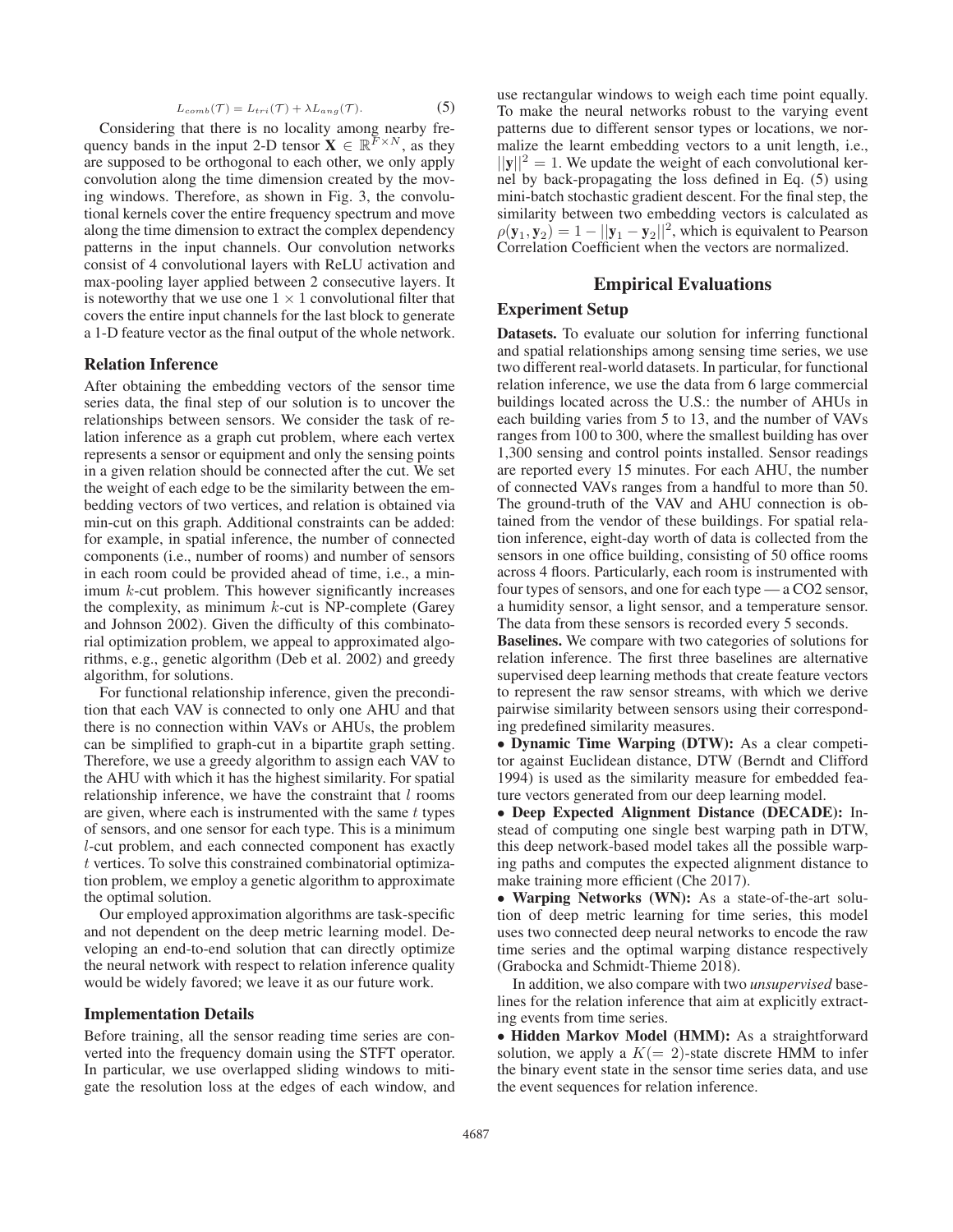• Markovian Event Model (MEMO): It uses a 3 layered switching Markovian model for inferring the event state (Hong et al. 2019), and the inferred event sequence via maximum a posterior inference for each sensor is used for relation inference.

For our proposed STFT Triplet Network (STN) model, we also inspect a few variants for comparisons. Specifically, we employ the Triplet Network (TN) to study the effect of STFT and STFT Siamese Network (SSN) to study the effect of the triplet loss architecture.

Evaluation Metrics. For functional relationship, we evaluate the performance of different methods with regard to the *VAV assignment accuracy*, i.e., how many VAVs are correctly assigned to their connected AHUs. For spatial relationship, we measure 1) *edge accuracy*, i.e., the percentage of the *sensor pairs* that an algorithm predicts to be in the same room is actually in the same room; and 2) *room accuracy*, i.e., the percentage of rooms that are correctly recovered, where a room is considered as correctly recovered if and only if all the four sensors that an algorithm assigns to it are actually from the same room.

Model Setups. Because the sampling frequency and length of sensor time series in the two datasets are different, we use two different sets of parameters for the two inference tasks. For *functional inference*, the duration of entire time series is 10-month ( $T = 28,800$ ), after removing invalid values (e.g., erroneous sensor readings). The window size of STFT is set to 30, the stride of each window is 2, and we select the first k = 14 complex Fourier coefficients. For *spatial inference*, each eight-day long sensor time series has 130, 000 readings after periods with missing values trimmed. The window size is accordingly set to 200, the stride is 10, and  $k = 32$ . The learning rate is fixed to 0.0001 for both datasets, and SGD optimizer is used to update the model. We test all the supervised learning methods with 5-fold cross validation. In particular, for functional inference, there are multiple sensors attached to each equipment, and we need to select a particular pair of sensors, one from AHU and one from VAV, for training. By default, we use *Air Flow Volume* in VAVs and *Supply Fan Speed* in AHUs for evaluation, as the two are known to be physically correlated. To further relieve the domain knowledge required in this task, we also test our model using all possible pairs of sensors and will report the results later. And for spatial inference, we observe that the performance of deep learning models varies moderately for each run. To mitigate the effects of randomness and quantify the range of variation, we repeat all the deep learning models 10 times and report their mean accuracy with stand deviation.

### Experiment Results

Relation Inference Quality. The experiment results for functional relation inference and spatial relation inference are reported in Table 1 and Table 2, respectively. For the two unsupervised baselines, HMM-based solution performs poorly as expected, since it simply models the event states based on the raw sensor readings. MEMO is designed for functional inference and it on average performs well across all the buildings. However, this event-based algorithm cannot extract efficacious events for spatial inference, which inTable 1: VAV assignment accuracy (%) for functional relation inference.

| <b>Building ID</b> | 10312 | 10320 | 10381 | 10596 | 10606 | 10642 |  |
|--------------------|-------|-------|-------|-------|-------|-------|--|
| Unsupervised       |       |       |       |       |       |       |  |
| HMM                | 18.01 | 1.50  | 25.64 | 21.02 | 31.59 | 34.75 |  |
| <b>MEMO</b>        | 90.42 | 88.50 | 90.43 | 91.28 | 92.16 | 92.28 |  |
| Supervised         |       |       |       |       |       |       |  |
| <b>DTW</b>         | 88.46 | 25.46 | 83.81 | 91.67 | 55.17 | 80.78 |  |
| <b>DECADE</b>      | 96.54 | 77.27 | 93.33 | 99.44 | 85.98 | 96.08 |  |
| WN                 | 97.31 | 60.91 | 95.23 | 99.44 | 77.93 | 96.86 |  |
| TN                 | 97.30 | 42.73 | 96.19 | 93.33 | 52.18 | 96.07 |  |
| <b>SSN</b>         | 97.69 | 42.73 | 95.24 | 97.78 | 63.67 | 93.72 |  |
| <b>STN</b>         | 98.07 | 90.00 | 96.23 | 99.44 | 93.10 | 98.03 |  |

Table 2: Accuracy (%) for spatial relation inference.

|               | Edge Accuracy    | Room Accuracy     |  |  |  |  |
|---------------|------------------|-------------------|--|--|--|--|
| Unsupervised  |                  |                   |  |  |  |  |
| <b>HMM</b>    | 12.67            | 4.00              |  |  |  |  |
| <b>MEMO</b>   | 19.00            | 10.00             |  |  |  |  |
| Supervised    |                  |                   |  |  |  |  |
| <b>DTW</b>    | $37.27 + 2.40$   | $14.40 \pm 2.94$  |  |  |  |  |
| <b>DECADE</b> | $12.47 + 1.61$   | $2.00 \pm 6.00$   |  |  |  |  |
| WN            | $17.47 + 2.17$   | $8.00 \pm 9.80$   |  |  |  |  |
| <b>TN</b>     | $25.73 \pm 1.94$ | $6.00 \pm 9.20$   |  |  |  |  |
| <b>SSN</b>    | $67.93 \pm 8.66$ | $50.20 \pm 14.32$ |  |  |  |  |
| <b>STN</b>    | $88.61 + 2.08$   | $80.00 + 3.79$    |  |  |  |  |

dicates that its event model is over-specialized, thus unable to recognize events in a different context.

For all the supervised learning baselines, we can see that, apart from one building 10596 where DECADE, WN as well as our model achieve the same result, our proposed STN model outperforms all the other baselines in both tasks. Although most of these supervised solutions are competitive on the majority of the buildings, they do not perform well on building 10320 and 10606, which are the noisiest and difficult ones. Most of the baselines also perform poorly in spatial inference, due to varied reasons. DTW is known to be vulnerable to noise and outliers in data. Specifically, DTW tends to mistakenly align two sequences that are not correlated when too much noise exists. This greatly limits the performance of DTW on building 10320 and 10606, and the performance is only slightly better than random assignment. For the two models based on all-pairs' alignment distance (i.e., DECADE and WN), the neural networks contain a tremendous amount of parameters, thus requiring a large set of data for parameter estimation. However, given the relatively small size of the training set for spatial relations, the performance of these neural networks suffers. Furthermore, their degradation on building 10320 and 10606 implies that they also fail to handle real-world sensor streams with low signal-to-noise ratio.

The comparison between different variants of our STN model explains its improved performance. TN works in the time domain by directly taking the raw time series as input to the triplet network, and its performance on the two difficult buildings drops significantly comparing to STN. In addition, its low accuracy for spatial inference demonstrates that frequency-domain features are more informative than raw time series in the time domain. Compared to STN, the performance of SSN indicates that the Siamese architecture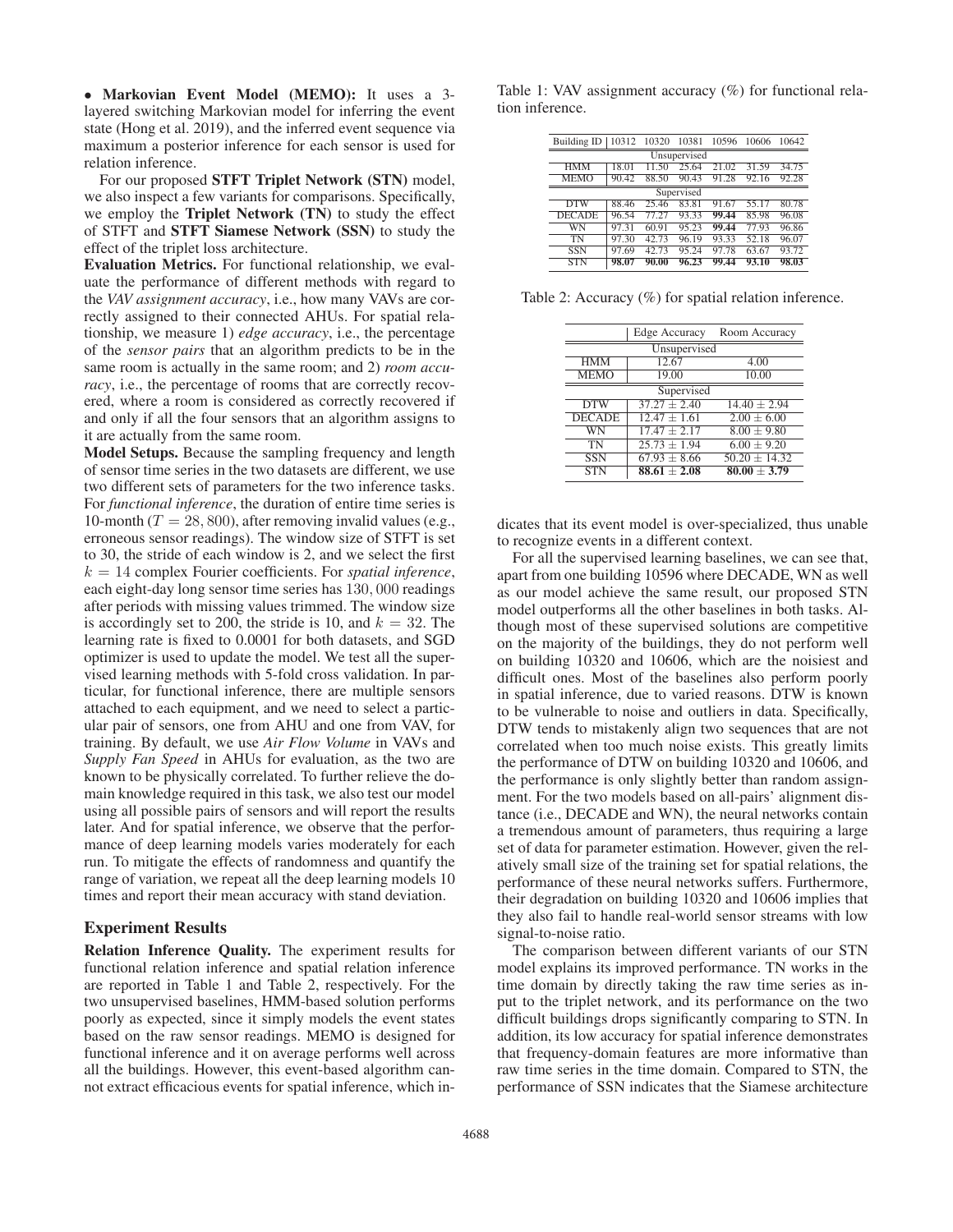is fairly unstable with a large variance. It demonstrates that triplet architecture is more effective, especially for small datasets where we do not have a large amount of training data and for unbalanced datasets where the number of negative pairs is far more than the number of positive pairs. The triplet structure can quadratically increase the amount of training data, thus preventing the model from being overwhelmed by large numbers of negative pairs.

Effect of Sensor Pair Selection. Previous experiments for functional inference are based on the domain knowledge about which two sensors are best correlated, i.e., we know that when the *Supply Fan Speed* changes in an AHU, the connected downstream VAVs will exhibit changes in their *Air Flow Volume*. However, in practice, diverse air conditioning systems could be deployed in different buildings with different sensors available, and thus the aforementioned pair of sensors might not always be available for use. We thus inspect how sensitive our model is to the selection of different sensor pairs, and we compare with the current best unsupervised solution, i.e., MEMO.

As shown in Table 3, for the sensor pairs that are not directly correlated, e.g., room temperature (SpaceTemp) and pressure of supplying airflow (SupplyAirPress), the accuracy of MEMO drops drastically to less than 40% while our model can always maintain a high accuracy of over 90% regardless of the pair of sensors chosen. The result indicates that our model can learn an effective representation of the hidden correlations between time series, even when some of them are not directly dependent.

Cross-Building Learnability. As our algorithm still requires labeled training data to obtain an effective embedding of related sensors, reducing the burden of labeling data is valuable. Furthermore, there will be scenarios where the ground-truth annotation for relations is lacking in a target building. A natural solution is to leverage the data of sensors in relation from other buildings to reduce labeling effort in new buildings. To this end, we conduct experiments to examine if our model is able to learn the characteristics of sensors in relation in a *cross-building* setting: we train our relation inference model using the data from building Y and test it on a different building X. It is noteworthy that this is a challenging task, given the heterogeneity of equipment deployed in different buildings. Yet, we shall demonstrate the advantageous transfer capability of our method, in the faced of such heterogeneity.

Fig. 4 illustrates the comparison of our model and two other deep learning baselines – DECADE and WN. We observe only gentle performance degradation for our model with regard to the median accuracy, while the median accuracy of the two baselines models drops significantly. Our model is effective in most scenarios — the first quartile accuracy of our model is significantly higher and our model remains negatively skewed. This is due to the fact that the baseline models merely learn the data-driven representations while our model learns higher-level representations in a task-driven manner (i.e., identifying the underlying event patterns). This distinctive feature allows our model to adapt to a variety of real-world scenarios, e.g., transferring relation inference across buildings.

Table 3: VAV assignment accuracy using different sensor pairs. The *left* is the result of our model (STN) and the *right* is the result of MEMO.

| VAV \ AHU               | Supply<br>AirPress | Supply<br>AirTemp | Supply<br>FanSpeed |
|-------------------------|--------------------|-------------------|--------------------|
| AirFlowVolume           | 97.69/75.22        | 97.69/33.63       | 98.07/91.15        |
| <b>DischargeAirTemp</b> | 98.21/57.52        | 99.11/42.48       | 97.82/36.28        |
| <b>SpaceTemp</b>        | 93.07/13.27        | 91.51/15.04       | 96.05/31.86        |



Figure 4: Cross-building inference accuracy for functional relations across all six buildings: ' $X|Y$ ' denotes training on Y and testing on X, and STN is our proposed method.

Table 4: Functional inference accuracy under one-month v.s., ten-month training data.

|                      | <b>STN</b> | WN    | <b>DECADE</b> |
|----------------------|------------|-------|---------------|
| One-month            | 47.27      | 26.36 | 30.90         |
| Ten-month            | 90.00      | 60.91 | 77.27         |
| Relative Drop $(\%)$ | 47.48      | 56.72 | 60.01         |

Effect of Amount of Data. We also investigate how sensitive the models are to the amount of training data. As all baselines generally do not work for spatial relation inference, we compare them in functional relation inference in this experiment. Particularly, we train a model using firstmonth data and test on ten-month data, and compare the result to the setting when ten-month training data is used. We test on the most difficult building 10320 and compare our model STN with two supervised baselines, DECADE and WN. From Table 4, we see a relatively small performance drop by our model. Yet, admittedly, a loss of nearly 50% in accuracy indicates that further development of our model is required, in order to overcome possible training data scarcity.

### **Conclusions**

In this paper, we develop a deep metric learning solution, combined with approximate search algorithms, to perform relation inference among sensor time series in smart buildings, which currently requires repeating laborious manual effort. To handle the varying event-triggered patterns across sensor streams, the solution starts from transforming the time-domain readings to the frequency domain, and then appeals to a deep metric learning network to derive an opti-